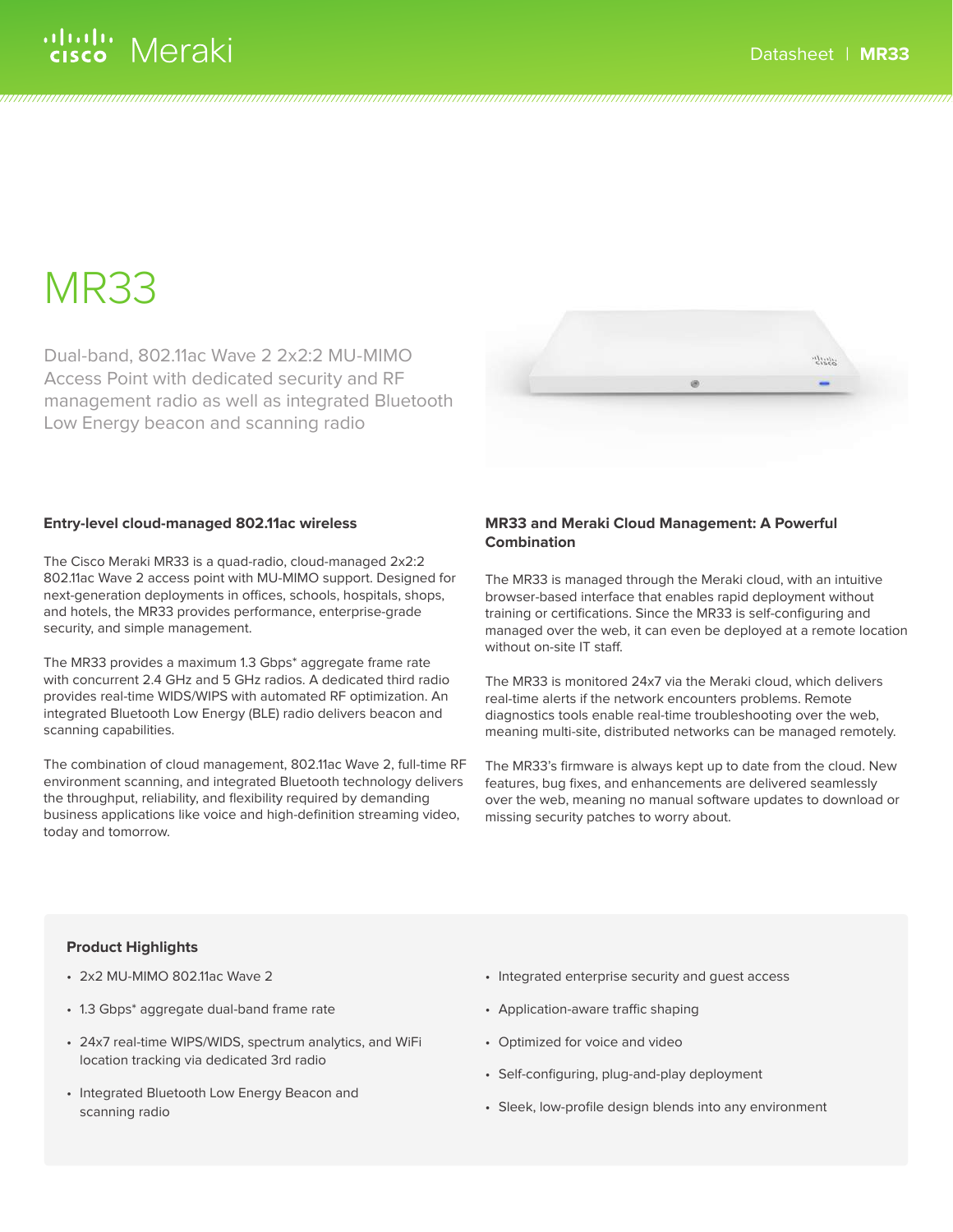### Features

### **Aggregate data rate of up to 1.3 Gbps\***

A 5 GHz 2x2:2 radio supporting 80 MHz channel widths and a 2.4 GHz 2x2:2 radio supporting 40 MHz channel widths offer a combined dual-radio aggregate frame rate of 1.3 Gbps\*, with up to 866 Mbps in the 5 GHz band thanks to 802.11ac Wave 2 and 400 Mbps in the 2.4 GHz band.

### **Multi User Multiple Input Multiple Output (MU-MIMO)**

With support for the 802.11ac Wave 2 standard, the MR33 offers MU-MIMO for more efficient transmission to multiple clients. Especially suited for enviroments with numerous mobile devices, MU-MIMO enables multiple clients to receive data simultanously. This increases the total network perfomance and the improves the end user experience.

### **Dedicated third radio delivers 24x7 wireless security and RF analytics**

The MR33's sophisticated, dedicated dual-band third radio scans the environment continuously, characterizing RF interference and containing wireless threats like rogue access points. No more need to choose between wireless security, advanced RF analysis, and serving client data: a dedicated third radio means that all three occur in real-time, without any impact to client traffic or AP throughput.

### **Bluetooth low energy Beacon and scanning**

An integrated Bluetooth low energy radio provides seamless deployment of BLE Beacon functionality and effortless visibility of BLE devices within range of the AP. The MR33 enables the next generation of location-aware applications and engagement right out of the box.

### **Automatic cloud-based RF optimization**

The MR33's sophisticated, automated RF optimization means that there is no need for the dedicated hardware and RF expertise typically required to tune a wireless network. The real-time fullspectrum RF analysis data collected by the dedicated third radio is continuously fed back to the Meraki cloud. The Meraki cloud then automatically tunes the MR33's channel selection, transmit power, and client connection settings for optimal performance under the most challenging RF conditions.

### **Secure wireless environments using 24x7 Air Marshal**

No longer choose between a wireless intrusion prevention system (WIPS) and serving client data: thanks to the dedicated third radio, Air Marshal, a highly optimized built-in WIPS, scans continuously for threats and remediates them as commanded, all without disrupting client service. Alarms and optional auto-containment of rogue APs are configured via flexible remediation policies, ensuring optimal security and performance in even the most challenging wireless environments.

### **Integrated enterprise security and guest access**

The MR33 features integrated, easy-to-use security technologies to provide secure connectivity for employees and guests alike. Advanced security features such as AES hardware-based encryption and WPA2-Enterprise authentication with 802.1X provide wire-like security while still being easy to configure. One-click guest isolation provides secure, Internet-only access for visitors. Our policy firewall (Identity Policy Manager) enables group or devicebased, granular access policy control. Meraki Teleworker VPN makes it easy to extend the corporate LAN to remote sites, without requiring all clients and devices to have client VPN software. PCI compliance reports

check network settings against PCI requirements to simplify secure retail deployments.

### **Application-aware traffic shaping**

The MR33 includes an integrated layer 7 packet inspection, classification, and control engine, enabling you to set QoS policies based on traffic type. Prioritize your mission critical applications, while setting limits on recreational traffic, e.g., peer-to-peer and video streaming.

### **Voice and Video optmizations**

Industry standard QoS features are easy to configure like Wireless Multi Media (WMM) Access Categories, 802.1p, and DSCP.

### **Low-profile, sleek, and compact design**

Despite its robust feature set, the MR33 is packaged in a sleek, lowprofile enclosure that blends seamlessly into any environment.

### **Self-configuring, self-optimizing, self-healing**

When plugged in, the MR33 automatically connects to the Meraki cloud, downloads its configuration, and joins the appropriate network. The MR33 then self-optimizes, determining the ideal channel, transmit power, and client connection parameters. As necessary, it will also self-heal, responding automatically to switch failures and other errors.

\*Refers to maximum over-the-air data frame rate capability of the radio chipset, and may exceed data rates allowed by IEEE Std 802.11ac-compliant operation.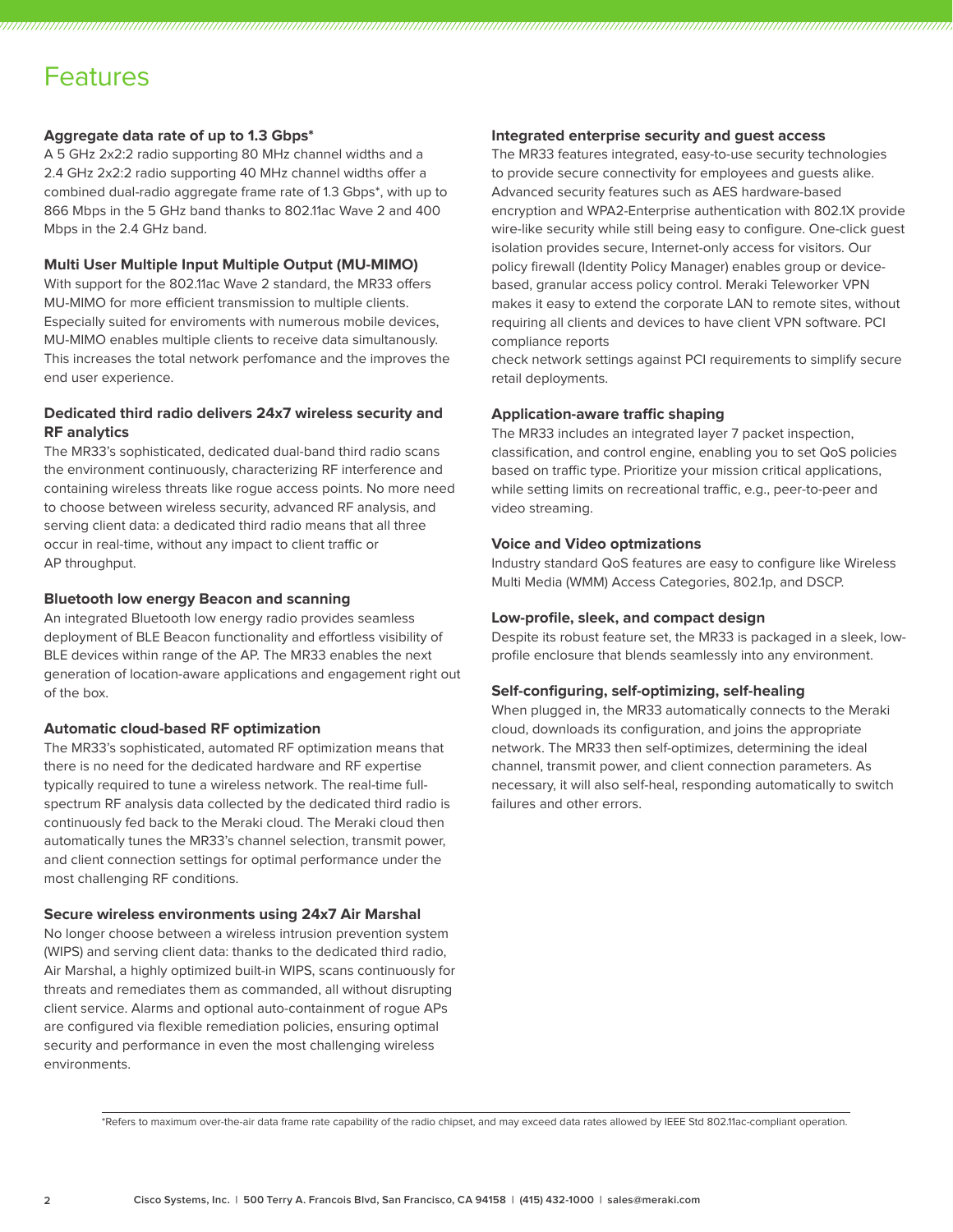## MR33 Tx / Rx Tables 2.4 GHz

| <b>Operating Band</b> | <b>Operating Mode</b> | <b>Data Rate</b>                                                                                                             | <b>TX Power</b>                                                                                      | <b>RX Sensitivity</b>                                                                                                  |
|-----------------------|-----------------------|------------------------------------------------------------------------------------------------------------------------------|------------------------------------------------------------------------------------------------------|------------------------------------------------------------------------------------------------------------------------|
| 2.4 GHz               | 802.11b               | 1 Mb/s<br>$2$ Mb/s<br>5.5 Mb/s<br>$11$ Mb/s                                                                                  | 20dBm<br>20dBm<br>20dBm<br>20dBm                                                                     | $-96dBr$<br>$-93$ d $Bm$<br>$-91$ d $Bm$<br>-89dBm                                                                     |
| 2.4 GHz               | 802.11g               | 6 Mb/s<br>9 Mb/s<br>$12$ Mb/s<br>18 Mb/s<br>24 Mb/s<br>36 Mb/s<br>48 Mb/s<br>54 Mb/s                                         | 20dBm<br>20dBm<br>20dBm<br>19dBm<br>19dBm<br>18dBm<br>18dBm<br>18dBm                                 | $-91d$ Bm<br>-90dBm<br>$-88dBr$<br>$-87$ d $Bm$<br>$-84dBm$<br>$-81$ d $Bm$<br>-76dBm<br>$-75$ d $Bm$                  |
| 2.4 GHz               | 802.11n(HT20)         | MCS0/8<br>MCS1/9<br><b>MCS2/10</b><br><b>MCS3/11</b><br><b>MCS4/12</b><br><b>MCS5/13</b><br><b>MCS6/14</b><br><b>MCS7/15</b> | 20/20 dBm<br>20/20 dBm<br>19/19 dBm<br>19/19 dBm<br>18/18 dBm<br>18/18 dBm<br>18/18 dBm<br>18/18 dBm | -91/91 dBm<br>-88/-88 dBm<br>-85/-85 dBm<br>-82/-82 dBm<br>-79/-79 dBm<br>-75/-75 dBm<br>-73/-73 dBm<br>-70/-70 dBm    |
| 2.4 GHz               | 802.11n(HT40)         | MCS0/8<br>MCS1/9<br><b>MCS2/10</b><br><b>MCS3/11</b><br><b>MCS4/12</b><br><b>MCS5/13</b><br><b>MCS6/14</b><br><b>MCS7/15</b> | 20/20 dBm<br>20/20 dBm<br>19/19 dBm<br>19/19 dBm<br>18/18 dBm<br>18/18 dBm<br>18/18 dBm<br>18/18 dBm | -89/-89 dBm<br>-86/-86 dBm<br>-84/-84 dBm<br>-82/-82 dBm<br>$-77/-77$ dBm<br>-73/-73 dBm<br>-71/-71 dBm<br>-70/-70 dBm |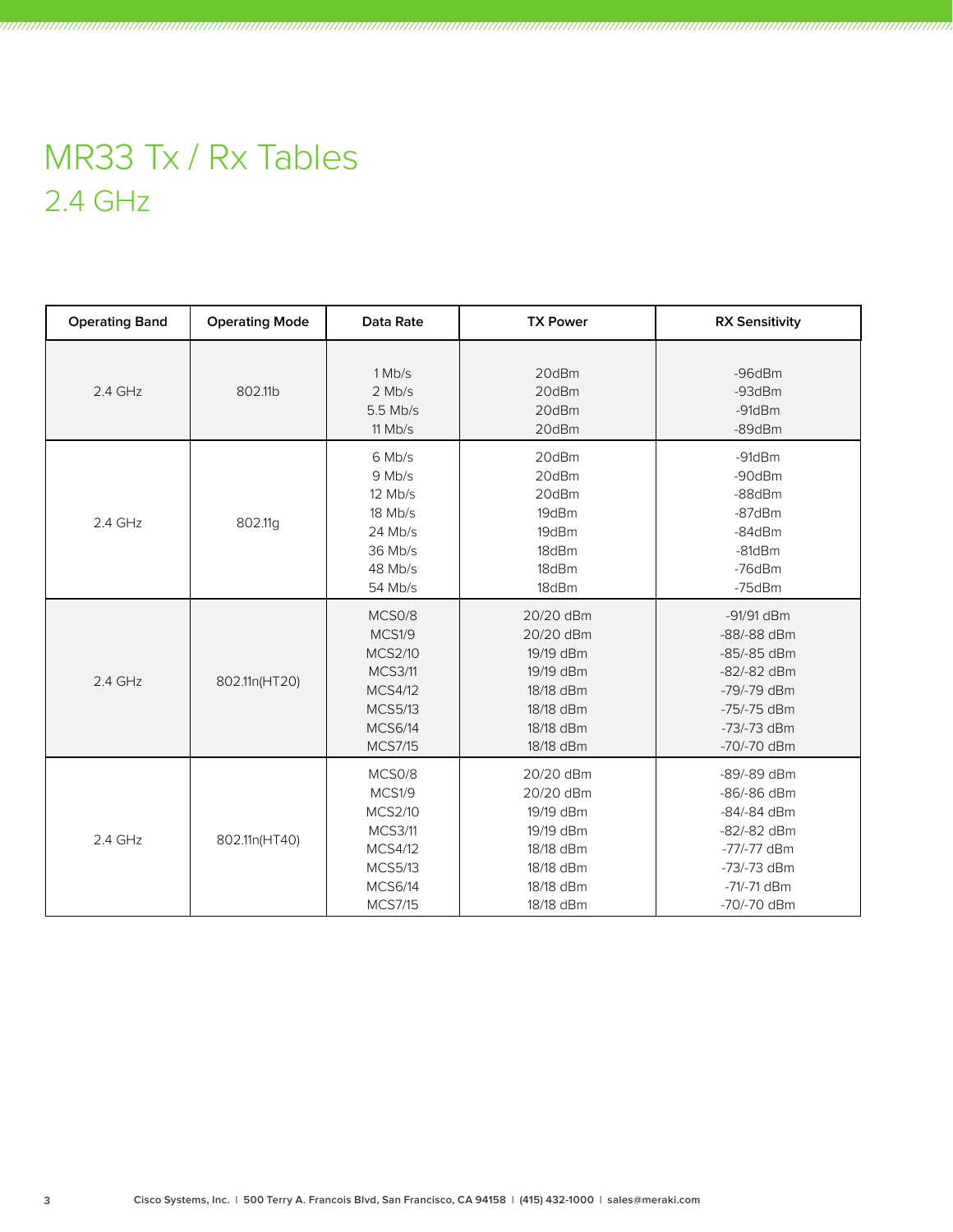## MR33 Tx / Rx Tables 5 GHz

| <b>Operating Band</b> | <b>Operating Mode</b> | Data Rate                                                                                                                    | <b>TX Power</b>                                                                                                   | <b>RX Sensitivity</b>                                                                                                                     |
|-----------------------|-----------------------|------------------------------------------------------------------------------------------------------------------------------|-------------------------------------------------------------------------------------------------------------------|-------------------------------------------------------------------------------------------------------------------------------------------|
| 5 GHz                 | 802.11a               | 6 Mb/s<br>9 Mb/s<br>$12$ Mb/s<br>18 Mb/s<br>$24$ Mb/s<br>36 Mb/s<br>48 Mb/s<br>54 Mb/s                                       | 21dBm<br>21dBm<br>20dBm<br>20dBm<br>20dBm<br>20dBm<br>20dBm<br>20dBm                                              | -90dBm<br>$-87$ d $Bm$<br>$-86$ d $Bm$<br>$-85$ d $Bm$<br>$-84dBm$<br>-79dBm<br>$-74dBm$<br>$-71dBm$                                      |
| 5 GHz                 | 802.11n(HT20)         | MCS0/8<br>MCS1/9<br><b>MCS2/10</b><br><b>MCS3/11</b><br><b>MCS4/12</b><br><b>MCS5/13</b><br><b>MCS6/14</b><br><b>MCS7/15</b> | 21/21 dBm<br>21/21 dBm<br>20/20 dBm<br>20/20 dBm<br>20/20 dBm<br>20/20 dBm<br>20/20 dBm<br>19/19 dBm              | -88/-88 dBm<br>-85/-85 dBm<br>-83/-83 dBm<br>-79/-79 dBm<br>-76/-76 dBm<br>-72/-72 dBm<br>-71/-71 dBm<br>-69/-69 dBm                      |
| 5 GHz                 | 802.11n(VHT20)        | MCS0/0<br>MCS1/1<br>MCS2/2<br>MCS3/3<br>MCS4/4<br><b>MCS5/5</b><br><b>MCS6/6</b><br><b>MCS7/7</b><br>MCS8/8                  | 21/21 dBm<br>21/21 dBm<br>20/20 dBm<br>20/20 dBm<br>20/20 dBm<br>20/20 dBm<br>20/20 dBm<br>19/19 dBm<br>18/18 dBm | -88/-88 dBm<br>-86/-86 dBm<br>-83/-83 dBm<br>-79/-79 dBm<br>-77/-77 dBm<br>$-75/-75$ dBm<br>-72/-72 dBm<br>$-70/-70$ dBm<br>$-67/-67$ dBm |
| 5 GHz                 | 802.11n(HT40)         | MCS0/8<br>MCS1/9<br><b>MCS2/10</b><br><b>MCS3/11</b><br><b>MCS4/12</b><br><b>MCS5/13</b><br><b>MCS6/14</b><br><b>MCS7/15</b> | 21/21 dBm<br>21/21 dBm<br>20/20 dBm<br>20/20 dBm<br>19/19 dBm<br>19/19 dBm<br>19/19 dBm<br>19/19 dBm              | -85/-85 dBm<br>-84/-87 dBm<br>-84/-84 dBm<br>-79/-79 dBm<br>-77/-77 dBm<br>-72/-72 dBm<br>-70/-70 dBm<br>-68/-68 dBm                      |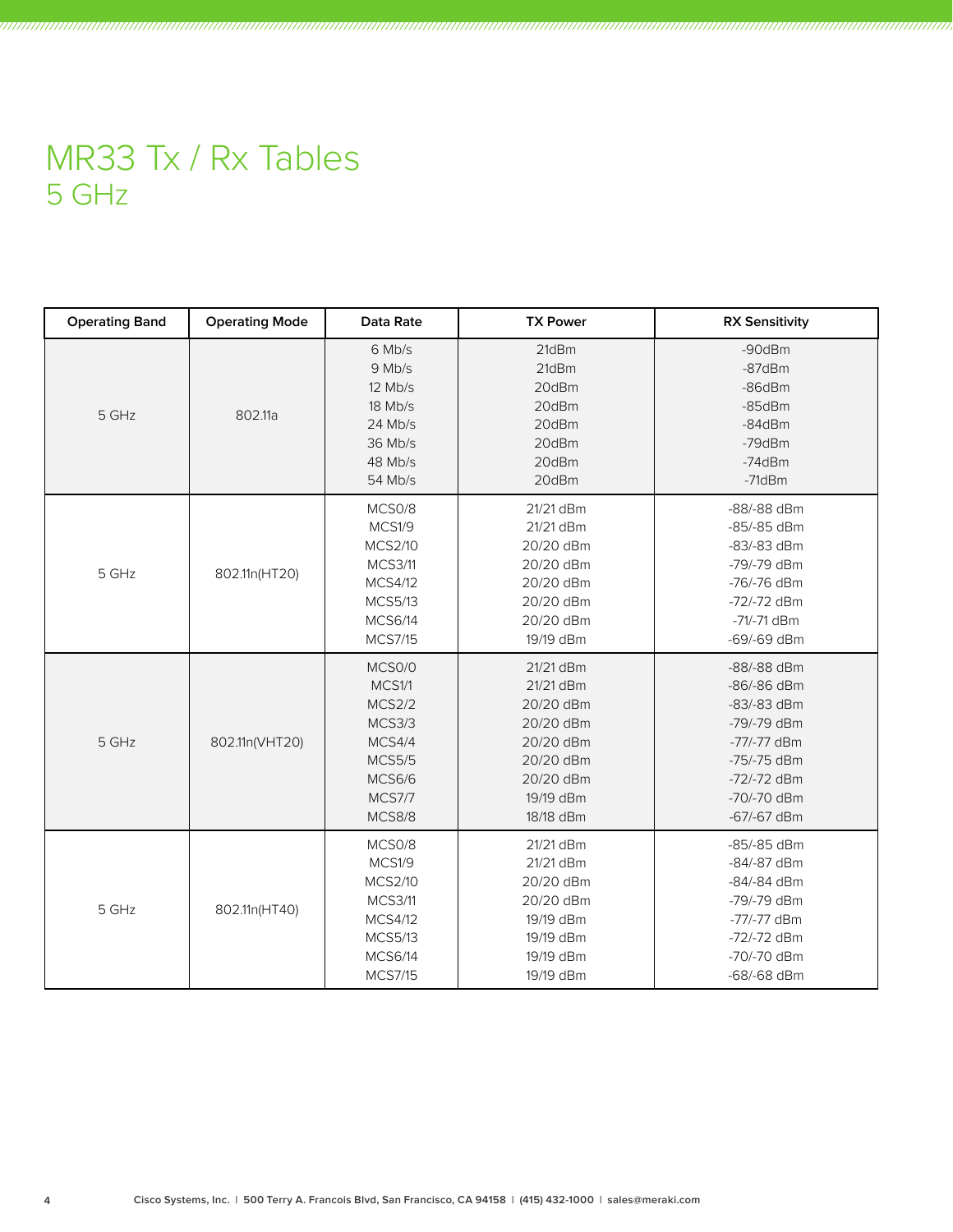| 5 GHz | 802.11n(VHT40)  | MCS0/0<br>MCS1/1<br>MCS2/2<br>MCS3/3<br>MCS4/4<br><b>MCS5/5</b><br>MCS6/6<br><b>MCS7/7</b><br>MCS8/8           | 21/21 dBm<br>21/21 dBm<br>20/20 dBm<br>20/20 dBm<br>19/19 dBm<br>19/19 dBm<br>19/19 dBm<br>19/19 dBm<br>18/18 dBm              | -85/-85 dBm<br>$-82/-82$ dBm<br>-79/-79 dBm<br>$-77/-77$ dBm<br>-74/-74 dBm<br>-70/-70 dBm<br>-68/-68 dBm<br>$-67/-67$ dBm<br>$-64/-64$ dBm            |
|-------|-----------------|----------------------------------------------------------------------------------------------------------------|--------------------------------------------------------------------------------------------------------------------------------|--------------------------------------------------------------------------------------------------------------------------------------------------------|
|       |                 | MCS9/9                                                                                                         | 17/17 dBm                                                                                                                      | $-63/-63$ dBm                                                                                                                                          |
| 5 GHz | 802.11ac(VHT80) | MCS0/0<br>MCS1/1<br>MCS2/2<br>MCS3/3<br>MCS4/4<br><b>MCS5/5</b><br>MCS6/6<br><b>MCS7/7</b><br>MCS8/8<br>MCS9/9 | 20/20 dBm<br>20/20 dBm<br>19/19 dBm<br>19/19 dBm<br>18/18 dBm<br>18/18 dBm<br>18/18 dBm<br>18/18 dBm<br>17/17 dBm<br>17/17 dBm | $-83/-83$ dBm<br>-81/-81 dBm<br>-79/-79 dBm<br>-76/-76 dBm<br>-73/-73 dBm<br>-70/-70 dBm<br>-67/-67 dBm<br>-66/-66 dBm<br>$-62/-62$ dBm<br>-60/-60 dBm |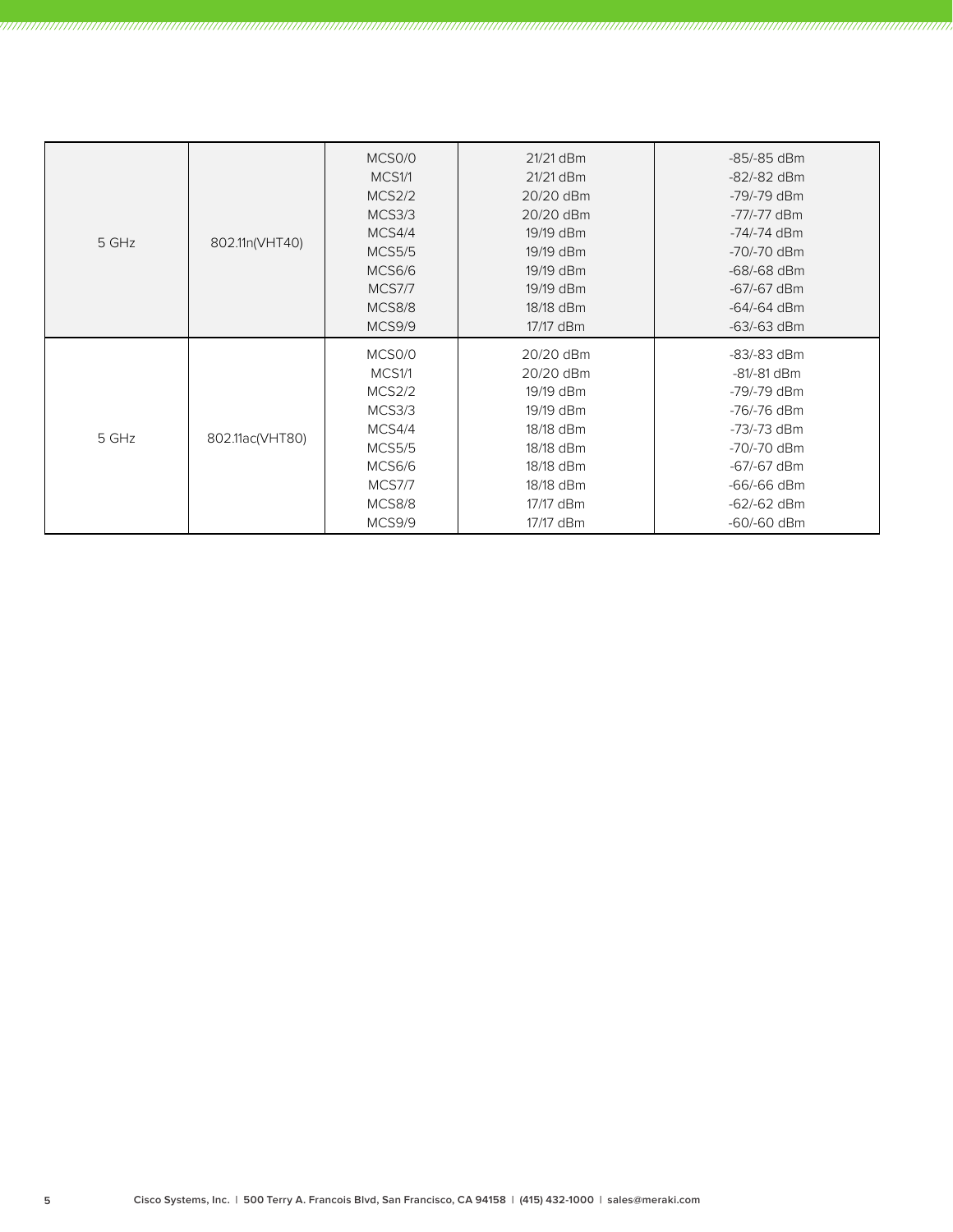

Radiation Pattern for 2.4GHz Antennas



### MR33

**Radiation Pattern for 5GHz Antennas**